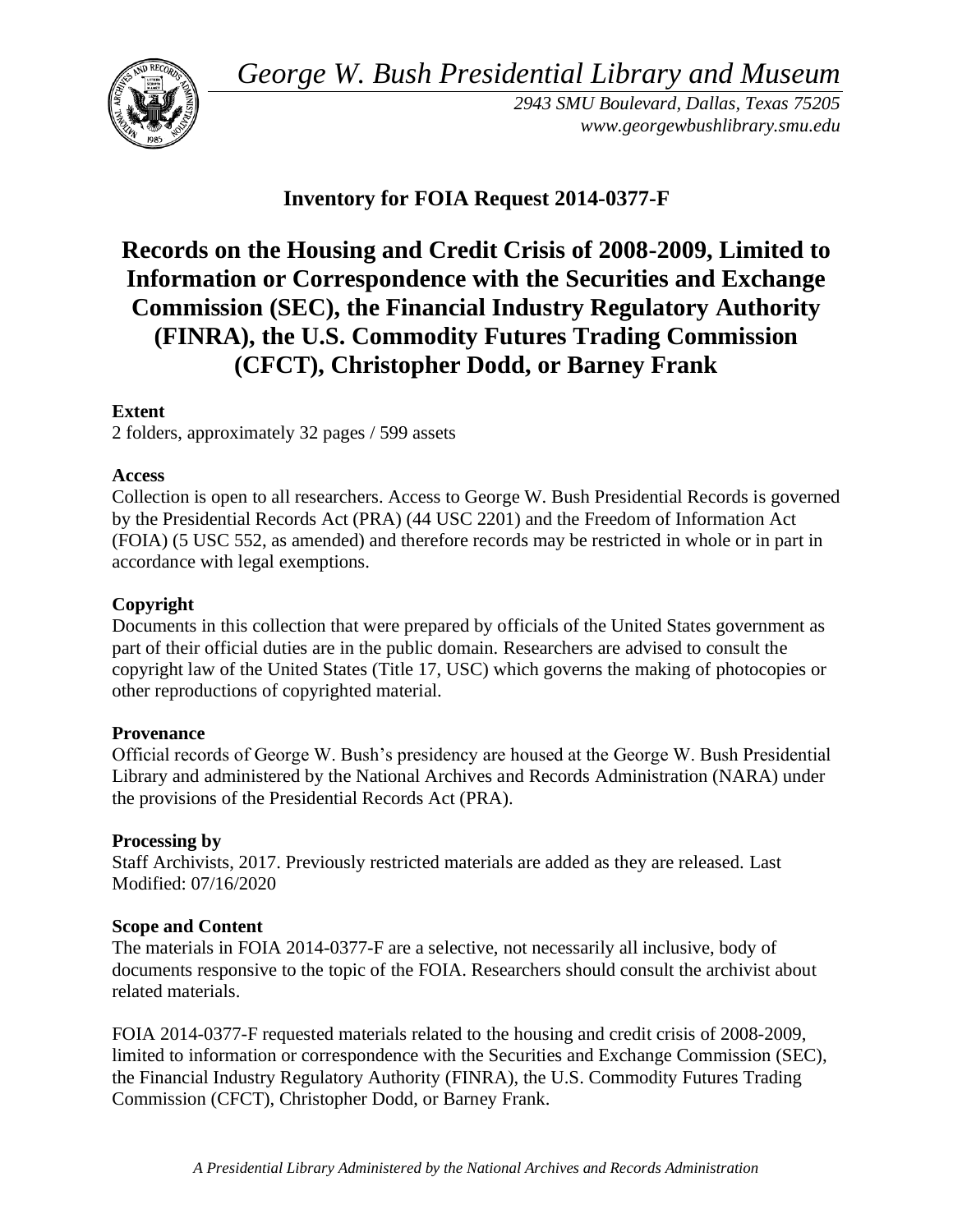and a routine enrolled bill memoranda for President George W. Bush regarding H.R. 1424, the This FOIA primarily contains electronic records consisting of articles, talking points, fact sheets, press releases, Q & As, agendas, speech drafts, testimony and remarks, legislation and drafts thereof, and routine informational and enrolled bill memoranda. Testimony and remarks come from Chairman Christopher Cox of the SEC and Chairman Bernanke of the Federal Reserve Board, as well as press releases with remarks from Senator Christopher Dodd. Additionally, there are agendas for meetings of the Interagency Financial Markets Group and the President's Working Group. White House Q & As, press releases, fact sheets, and speeches relate to credit and housing markets and the economy. Also included are summaries of legislation and draft and final versions of legislation and amendments to legislation such as the Emergency Economic Stabilization Act of 2008. Finally, there is an information memoranda entitled "The Involvement of Fannie Mae and Freddie Mac in Various Aspects of the Mortgage Market" for Edward Lazear, Emergency Economic Stabilization Act of 2008. Textual records consist of letters from Christopher Dodd and other senators to President George W. Bush regarding the housing crisis.

#### **System of Arrangement**

 The materials in FOIA 2014-0377-F are a systematic body of documents responsive to the topic of the FOIA. Researchers should consult an archivist about related materials.

Documents responsive to this FOIA were found in these collection areas – White House Office of Records Management (WHORM) Subject Files and George W. Bush Presidential Electronic Records.

WHORM Subject Files are processed at the document level.

 The WHORM Subject File compiled by the White House Office of Records Management is comprised of a series of documents assigned a letter/number combination and filed in a subject category. A complete listing of the subject categories including a detailed description of each category is available in our research room and on our website at <www.georgewbushlibrary.smu.edu>

 contains electronic records created or received by President George W. Bush. These records are as Exchange Email or the Worker and Visitor Entry System (WAVES). In addition to records The Executive Office of the President (EOP) instance of the Electronic Records Archive (ERA) stored in Search and Access Sets (SAS) that represent their originating computer program, such captured from the White House's electronic systems, EOP-ERA also contains records from the home and shared drives used by White House staff.

The following is a list of electronic search results lists (SRLs) and folders processed in response to FOIA 2014-0377-F:

#### *George W. Bush Electronic Records*

 Exchange\_FROM contains 130 assets. NSC contains 41 assets. Exchange\_TO contains 214 assets. CEA contains 60 assets.